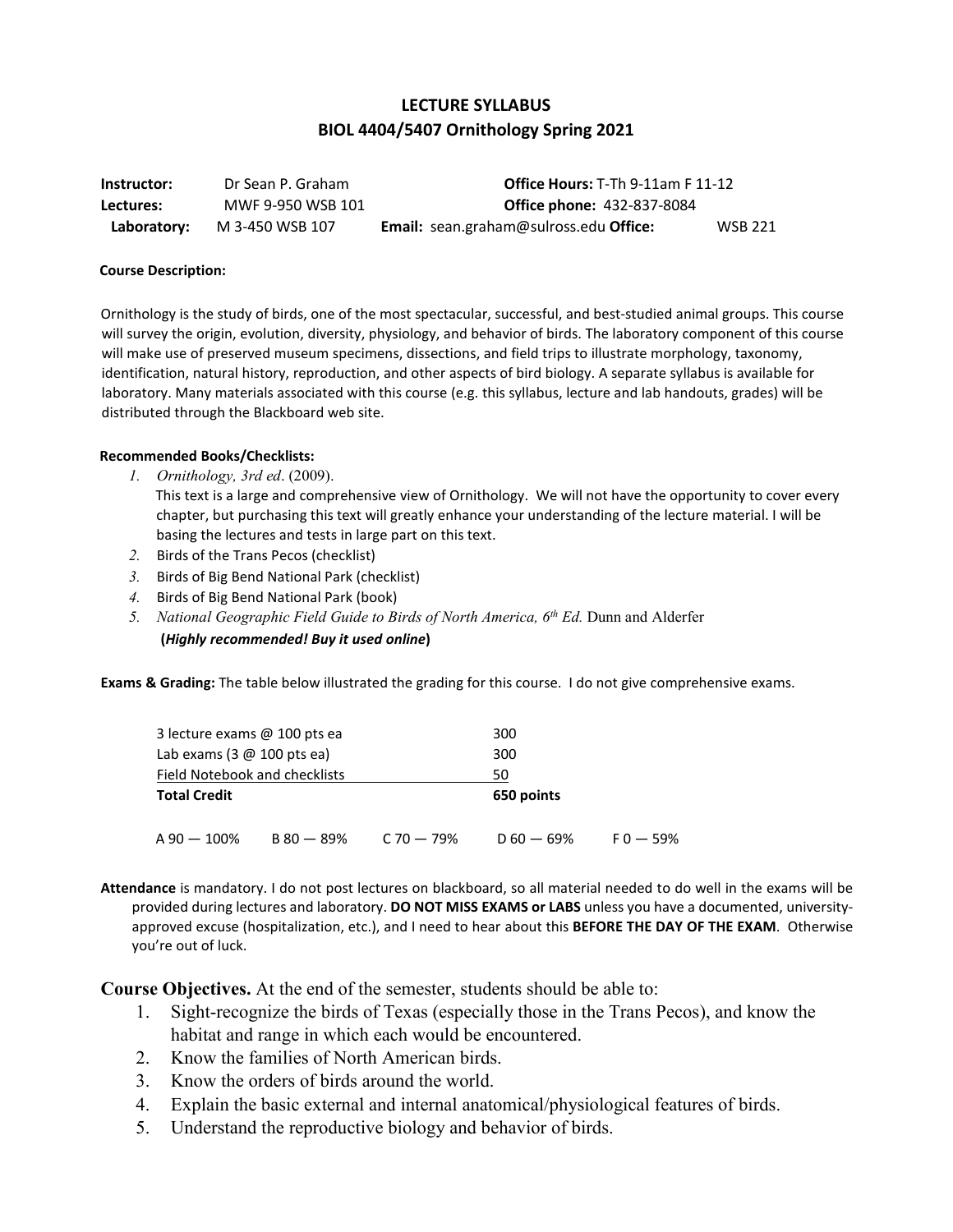- 6. Use a standard field guide to identify bird species.
- 7. Understand the evolution of birds.
- 8. Understand bird migration.

## **Student Learning Outcomes (SLOs) for Biology:**

- 1. Demonstrate an understanding of evolution by natural selection.
- 2. Demonstrate an integration of environmental awareness into everyday modern life.
- 3. Understanding how to incorporate molecular biology into the study of the whole organism.
- 4. *Demonstrate utilization of various field techniques toward addressing scientific questions in the discipline.*
- 5. Conduct basic laboratory experiments utilizing standard observational strategies.

# **Student Learning Outcomes (SLOs) for Biology, MS:**

- 1. Understanding and implementation of scientific methodology
- 2. Utilization of field techniques toward addressing scientific questions\*
- 3. Be able to utilize statistics toward the analysis of data within the discipline
- 4. Be able to effectively disseminate scientific findings using both written and oral communication.

| Tentative schedule (subject to change) |                                  | Day                                          |
|----------------------------------------|----------------------------------|----------------------------------------------|
| Week                                   | <b>Topic</b>                     |                                              |
| $\mathbf{1}$                           | Introduction: Diversity of birds | <b>Jan 23</b>                                |
|                                        |                                  | <b>Jan 25</b>                                |
| $\mathbf{1}$                           |                                  | Origin of birds<br>Jan 28                    |
| $\overline{2}$                         |                                  | <b>Jan 30</b>                                |
| $\overline{2}$                         |                                  | Form and<br>function I:<br>Feathers<br>Feb 1 |
| 3                                      |                                  | Feb 4                                        |
| 3                                      | II: Flight<br>Feb 6              |                                              |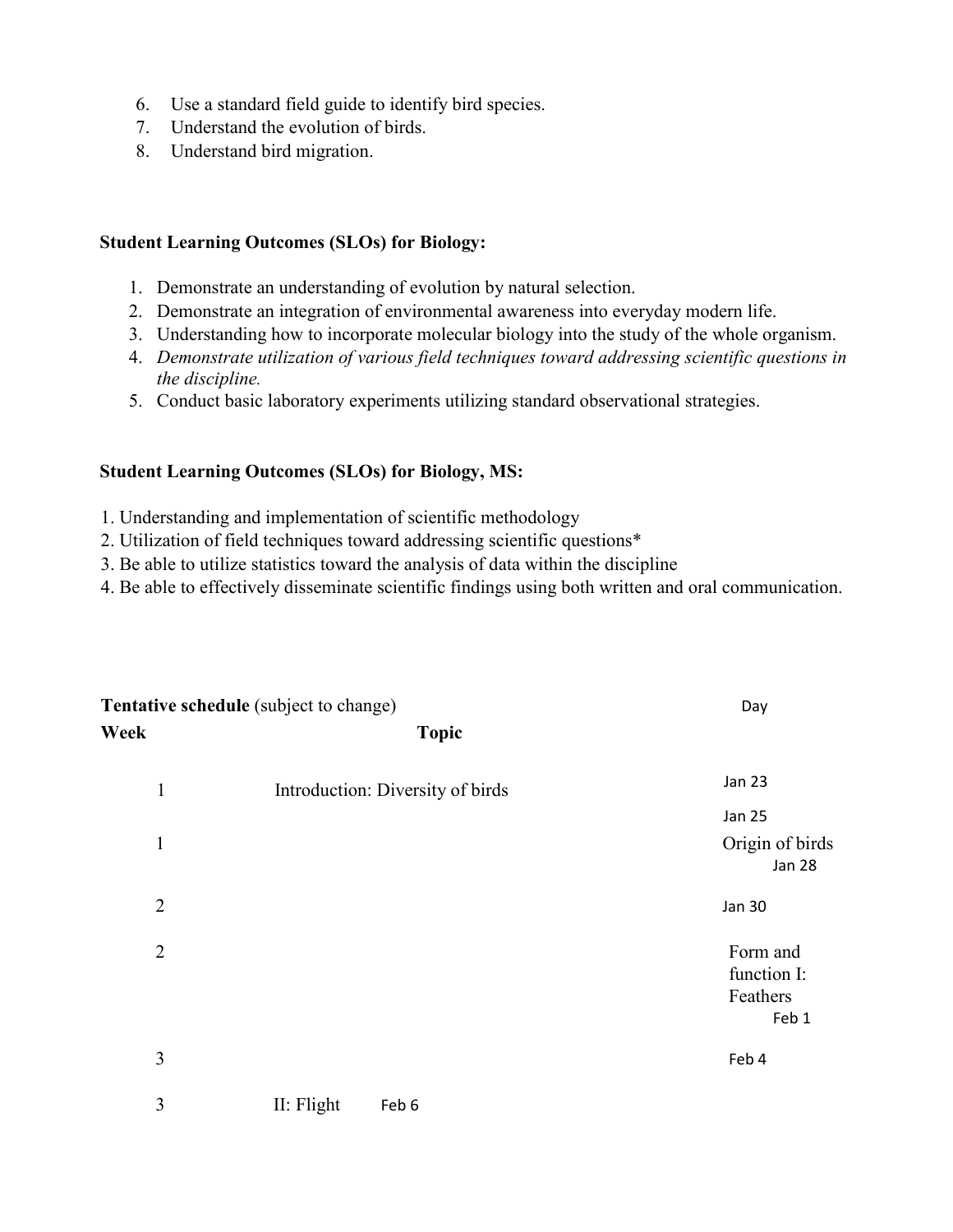| $\overline{4}$            | III: Physiology<br>Feb 8                     |                                           |
|---------------------------|----------------------------------------------|-------------------------------------------|
| $\overline{4}$            |                                              | IV. Brains and<br>senses Feb 11           |
| 5                         |                                              | Feb 13                                    |
| 5                         |                                              | Feb 15                                    |
| 6                         |                                              | V. Feeding<br>Feb 18                      |
| 6                         |                                              | Feb 20 Feb 22                             |
| $\boldsymbol{7}$          | Behavior and communication I: Visual         |                                           |
|                           | Communication                                | Feb 25 Feb 27                             |
| $\boldsymbol{7}$          |                                              | <b>First test Friday Mar 1</b>            |
| 8                         |                                              | II: Vocal<br>Communication<br>Mar 4 Mar 6 |
| 8                         |                                              | Mar 8 Mar 11                              |
|                           | Behavior and the Environment I: Annual       |                                           |
| 9                         | Cycles                                       | Mar 13 Mar 15                             |
| 10 Spring<br><b>Break</b> | No classes Mar 18-22                         |                                           |
| 10                        | II. Migration Mar 25                         |                                           |
| 11                        | <b>Second test Friday 29 March</b><br>Mar 27 |                                           |
| 11                        |                                              | III. Navigation<br>Apr 1 Apr 3<br>Apr 5   |
|                           | Reproduction and Development: I              |                                           |
| 12                        | Reproduction                                 | Apr 8 Apr 10                              |
| 12                        |                                              | II. Nests and<br>Development<br>Apr 12    |
| 13                        |                                              | Apr 15                                    |